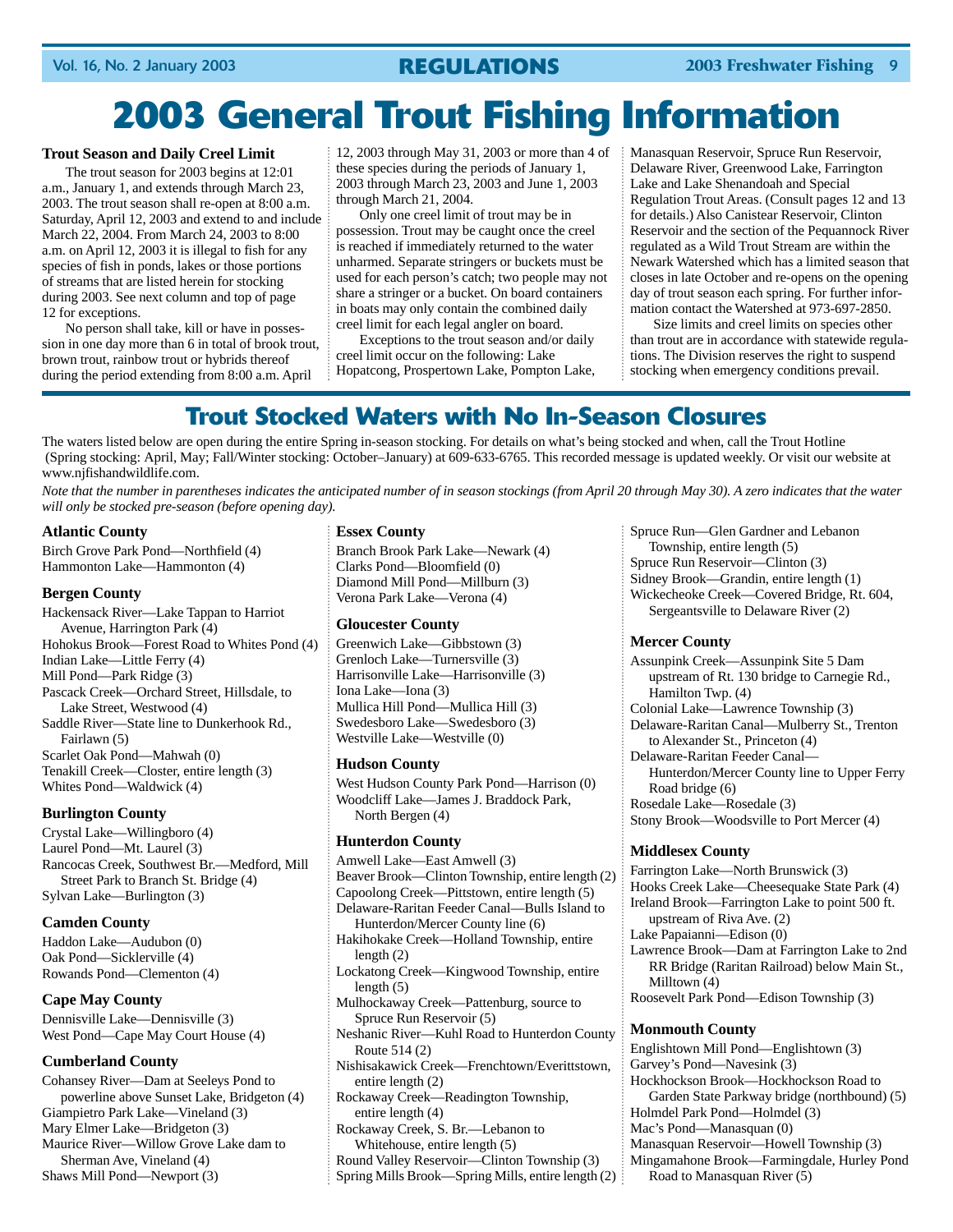### 10 **2003 Freshwater Fishing REGULATIONS** Vol. 16, No. 2 January 2003

Mohawk Pond—Red Bank (4) Railroad to Hockhockson Brook (2) Shadow Lake—Red Bank (3) Shark River—Hamilton, Route 33 to Remsen Mill Road (5) Spring Lake—Spring Lake (3) Takanassee Lake—Long Branch (4) Topenemus Lake—Freehold (3) Yellow Brook—Heyers Mill Road to Muhlenbrink Rd., Colts Neck Township (2)

### **Morris County**

Beaver Brook—Rockaway, entire length Burnham Park Pond—Morristown (4) Drakes Brook—Flanders, entire length (3) Hibernia Brook—Hibernia, entire length (5) India Brook—Mountainside Ave. to Rt. 24, Ralston, entire length (5) Lake Hopatcong—Lake Hopatcong (3) Lake Musconetcong—Netcong (3) Mill Brook—Center Grove, entire length (2) Mt. Hope Pond—Mt. Hope (3) Passaic River—White Bridge to Dead River (4) Pompton River—Pequannock Township (see Passaic Co.) (4) Russia Brook—Jefferson Twp., Ridge Rd. to Lake Swannanoa (2) Speedwell Lake—Morristown (4) Whippany River—Tingley Road, Morris Twp. to Ridgedale Ave., Morristown (2) **Ocean County** Lake Shenandoah—Lakewood, Ocean County Park (3)

Pohatcong Lake—Tuckerton (4) Prospertown Lake—Prospertown (3)

### **Passaic County**

Barbours Pond—West Paterson (3) Clinton Reservoir—Newark Watershed (3) Monksville Reservoir—Hewitt (3) Oldham Pond—North Haledon (3) Pequannock River—Route 23, Smoke Rise to Paterson-Hamburg Turnpike, Pompton Lakes (6) Pompton Lake—Pompton Lakes (3) Pompton River—Pompton Lake to Newark-Pompton Turnpike (4) Ringwood Brook—State line to Sally's Pond, Ringwood Park (5) Shepherd Lake—Ringwood State Park (3)

### **Salem County**

Harrisonville Lake—Harrisonville (3) Maurice River—Willow Grove Lake dam to Sherman Avenue, Vineland (4) Riverview Beach Pond—Pennsville Township (4) Schadlers Sand Wash Pond—Pennsgrove (3)

#### **Somerset County**

Lamington River—Rt. 523 (Lamington Road) at Burnt Mills to jct. with the North Branch of Raritan River (4)

Middle Brook, E. Br.—Martinsville, entire length (2)

Passaic River—White Bridge to Dead River (4) Peapack Brook—Peapack-Gladstone, entire length (5)

Raritan River—Jct. of Raritan River N/Br., and S/Br., to Rt. 206 bridge (4)

**Sussex County** Alms House Pond—Myrtle Grove, Hampton Twp. (3) Andover Junction Brook—Andover, entire length (2) Biers Kill—Shaytown, entire length (2) Big Flat Brook, Upper—Saw Mill Pond, High Point State Park to 100 ft. above Steam Mill Bridge on Crigger Road, Stokes St. Forest (4) Blue Mountain Lake—Delaware Water Gap  $NRA(3)$ Canistear Reservoir—Newark Watershed (3) Clove River—jct. of Route 23 and Mt. Salem Rd. to Route 565 bridge (5) Cranberry Lake—Byram Township (3) Culvers Creek—Frankford Twp., entire length (5) Dry Brook—Branchville, entire length (3) Franklin Pond Creek—Hamburg Mtn. W.M.A., entire length (5) Glenwood Brook—Lake Glenwood to State line (2) Lake Aeroflex—Andover (3) Lake Hopatcong—Lake Hopatcong (3) Lake Musconetcong—Netcong (3) Lake Ocquittunk—Stokes State Forest (3) Little Flat Brook—Sandyston Twp., entire length (5) Little Swartswood Lake—Swartswood (3) Lubbers Run—Byram Township, entire length (5) Neldon Brook—Swartswood, entire length (2) Papakating Creek—Plains Road bridge to Route 565, Lewisburg (2) Papakating Creek, W. Br.—Libertyville, entire length (2) Pond Brook—Middleville, entire length (5) Roy Spring Brook—Stillwater, entire length (1) Saw Mill Pond—High Point State Park (3) Shimers Brook—Montague Twp., entire length (2) Silver Lake—Hamburg Mountain WMA (0) Stony Lake—Stokes State Forest (3) Swartswood Lake—Swartswood (3) Trout Brook—Middleville, entire length (2)

Rock Brook—Zion, entire length (1) Spooky Brook Park Pond—Franklin (0)

### **This DIGEST is available in enlarged format for the visually impaired.**

**Write to: New Jersey Division of Fish & Wildlife Large Format Fishing Digest PO Box 400 Trenton, NJ 08625-0400**

Tuttles Corner Brook—Stokes State Forest, entire length (2) Waywayanda Lake—Vernon (3) Waywayanda Creek—Vernon, entire length (0)

#### **Union County**

Green Brook—Route 527, Berkeley Heights to Route 22, Scotch Plains (2) Lower Echo Park Pond—Mountainside (3) Milton Lake—Madison Hill Road Bridge to Milton Lake Dam, Rahway (4) Rahway River—I-78 bridge, Springfield to St. George Ave. (Route 27), Rahway (4) Seeleys Pond—Berkeley Heights (3) Warinanco Park Pond—Roselle (0) **Warren County** Barkers Mill Brook—Vienna, entire length (1) Beaver Brook—Silver Lake Dam to Pequest River (4) Blair Creek—Hardwick Center to Blair Lake (2) Blair Lake—Blairstown (3) Buckhorn Creek—Roxburg, entire length (2) Columbia Lake and Gatehole—Knowlton Twp. (3) Furnace Brook—Oxford, entire length (2) Furnace Lake—Oxford (3) Honey Run—Swayzes Mill Road to Route 519, Hope Township (2) Jacksonburg Creek—Jacksonburg, entire length (2) Lopatcong Creek—Route 519 to South Main Street, Phillipsburg (5) Merrill Creek Reservoir—Stewartsville (1) Mountain Lake—Buttzville (3) Pohatcong Creek—Mt. Bethel to Route 31 (2) Pophandusing Creek—Oxford Road, Hazen to Delaware River (2) Roaring Rock Brook—Brass Castle, entire length (2) Trout Brook—Hackettstown, entire length (2) Trout Brook—Hope, entire length (2) White Lake—Hardwick (1)

### **Motor Boat Regulations**

For information write: Department of Transportation Division of Motor Vehicles PO Box 403, Trenton, NJ 08625-0403 or contact your local DMV office for a boat "NJ" number.

#### **STATE POLICE MARINE LAW ENFORCEMENT STATIONS**

| North Wildwood  609-522-0393    |
|---------------------------------|
| Atlantic City. 609-441-3586     |
| Burlington 609-387-1221         |
|                                 |
| Point Pleasant. 732-899-5050    |
| Monmouth Cty. Det. 732-842-5171 |
| Lake Hopatcong973-663-3400      |
| Newark Bay 973-578-8173         |
|                                 |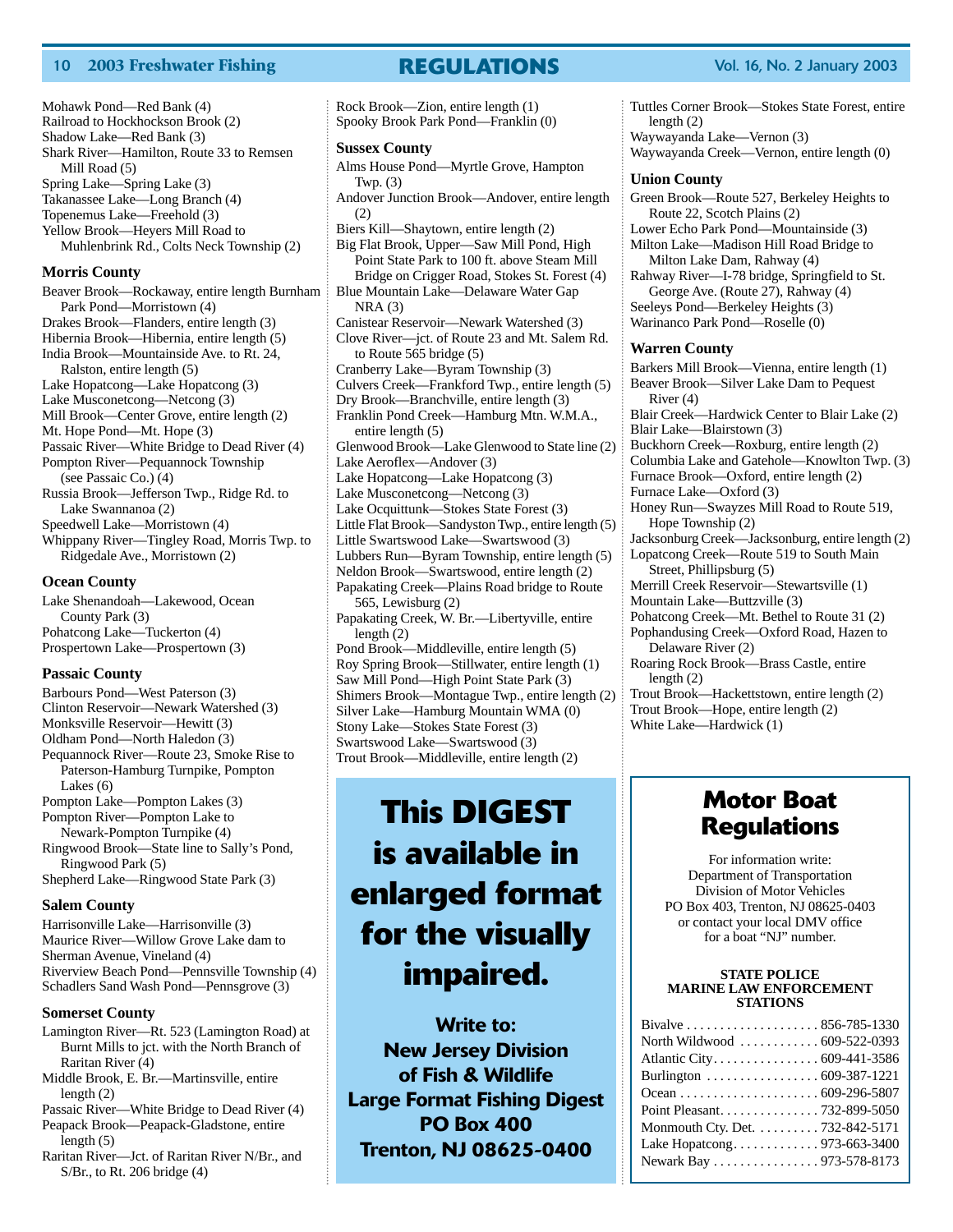# **HARRY'S...**

# We've Got It All! · QUALITY · VALUE · SELECTION

# Fishing is our game!

Visit Our Expanded Fishing Department featuring...

**OVER 1,500 RODS** & 2,000 REELS!

> Our Professionals are available to assist you in your equipment selection from beginner to expert

> > Lamiglas ORVIS

fisit our NEW **DDLE SPORTS SHOI** over 500 boats n stock

G-Ioomis

Our Fly Fishing Department has a complete selection of fly tying equipment and a large variety of fly rods and reels - It's Stocked year round!

iere outdoor adventure begin

VISIT US @ www.harrys.com

### **LARGEST FRESH & SALT WATER SELECTION IN NJ!**

NJ & PA Fishing Licenses Available

691 Route 130, Robbinsville, NJ 08691 609-585-5450 Outside NJ Call (800) 486-7872

• Hunting • Fishing • Archery • Camping • Boots & Shoes • Clothing • Paintball • Paddle Sports • Guns & Ammo • Knives • Optics & GPS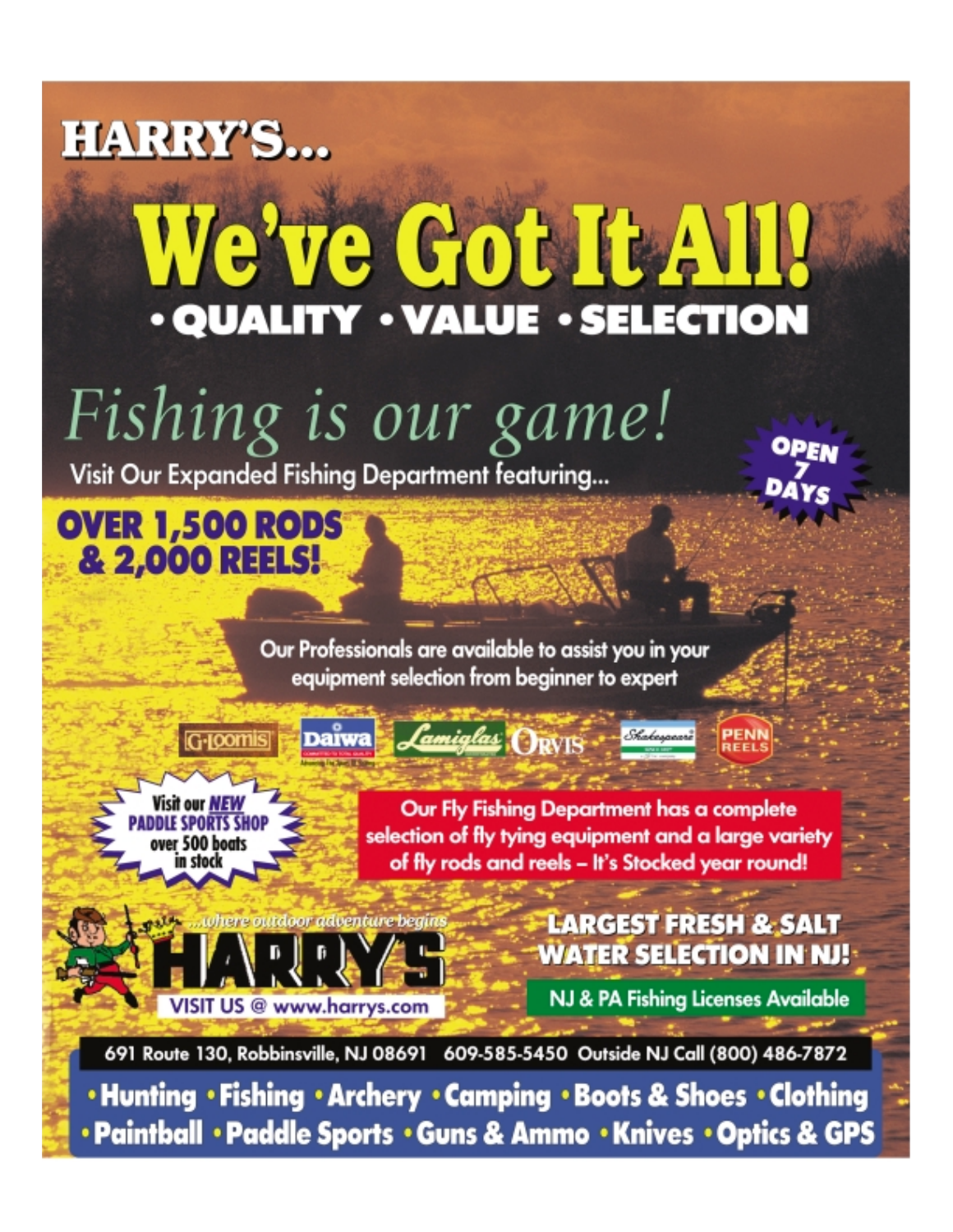## **Trout Fishing Regulations—2003**

| TROUT-GENERAL (BROOK, BROWN, RAINBOW & LAKE TROUT AND HYBRIDS THEREOF)                                                                                                                                                                                                                                                                                                                                                                                                                                                                       |                                                                                                                                                                                                                                                                                                                                                                                                                                                                                                                                              |                                                                                                                                                                                                                                                                                                                                        |                                                                                                                                                                                                                                                                                                                                                                                                                                                                                                                                                                                                                                               |  |  |  |  |
|----------------------------------------------------------------------------------------------------------------------------------------------------------------------------------------------------------------------------------------------------------------------------------------------------------------------------------------------------------------------------------------------------------------------------------------------------------------------------------------------------------------------------------------------|----------------------------------------------------------------------------------------------------------------------------------------------------------------------------------------------------------------------------------------------------------------------------------------------------------------------------------------------------------------------------------------------------------------------------------------------------------------------------------------------------------------------------------------------|----------------------------------------------------------------------------------------------------------------------------------------------------------------------------------------------------------------------------------------------------------------------------------------------------------------------------------------|-----------------------------------------------------------------------------------------------------------------------------------------------------------------------------------------------------------------------------------------------------------------------------------------------------------------------------------------------------------------------------------------------------------------------------------------------------------------------------------------------------------------------------------------------------------------------------------------------------------------------------------------------|--|--|--|--|
| <b>SEASON</b>                                                                                                                                                                                                                                                                                                                                                                                                                                                                                                                                |                                                                                                                                                                                                                                                                                                                                                                                                                                                                                                                                              | MIN. SIZE   DAILY LIMIT                                                                                                                                                                                                                                                                                                                | <b>EXCEPTIONS</b>                                                                                                                                                                                                                                                                                                                                                                                                                                                                                                                                                                                                                             |  |  |  |  |
| January 1 thru March 23                                                                                                                                                                                                                                                                                                                                                                                                                                                                                                                      | 7 inches                                                                                                                                                                                                                                                                                                                                                                                                                                                                                                                                     | 4                                                                                                                                                                                                                                                                                                                                      | 1) Waters with in-season stocking closures are closed to fishing 5 a.m. to 5 p.m. on days<br>listed for stocking (see listing below).                                                                                                                                                                                                                                                                                                                                                                                                                                                                                                         |  |  |  |  |
| March 24 to April 12 at 8 a.m.                                                                                                                                                                                                                                                                                                                                                                                                                                                                                                               |                                                                                                                                                                                                                                                                                                                                                                                                                                                                                                                                              | Fishing prohibited on all<br>waters listed for stocking                                                                                                                                                                                                                                                                                | 2) Special regulation areas (wild trout streams, year round & seasonal trout conservation<br>areas, fly fishing, trophy & holdover trout lakes).<br>3) Lk. Hopatcong, Prospertown Lake, Manasquan Res., Farrington Lake, Pompton Lake,                                                                                                                                                                                                                                                                                                                                                                                                        |  |  |  |  |
| April 12 at 8 a.m. thru May 31                                                                                                                                                                                                                                                                                                                                                                                                                                                                                                               | 7 inches                                                                                                                                                                                                                                                                                                                                                                                                                                                                                                                                     | 6                                                                                                                                                                                                                                                                                                                                      | Lake Shenandoah and Spruce Run Res.-fishing is permitted during the period Mar. 24<br>to April 12 at 8 a.m. All trout caught during this period must immediately be released.                                                                                                                                                                                                                                                                                                                                                                                                                                                                 |  |  |  |  |
| June 1 thru December 31                                                                                                                                                                                                                                                                                                                                                                                                                                                                                                                      | 7 inches                                                                                                                                                                                                                                                                                                                                                                                                                                                                                                                                     | 4                                                                                                                                                                                                                                                                                                                                      | 4) Greenwood Lk. & Delaware River-see separate regulations for Boundary Waters, p. 18.                                                                                                                                                                                                                                                                                                                                                                                                                                                                                                                                                        |  |  |  |  |
|                                                                                                                                                                                                                                                                                                                                                                                                                                                                                                                                              |                                                                                                                                                                                                                                                                                                                                                                                                                                                                                                                                              |                                                                                                                                                                                                                                                                                                                                        | <b>TROUT STOCKED WATERS WITH CLOSED IN-SEASON STOCKING DATES</b><br>Closed to fishing 5 a.m. to 5 p.m. on dates listed for stocking, including all tributaries, for a distance of 100 ft. from the main channel                                                                                                                                                                                                                                                                                                                                                                                                                               |  |  |  |  |
| <b>MONDAYS</b><br>April 14, 21, 28<br>May 5, 12, 19, 26                                                                                                                                                                                                                                                                                                                                                                                                                                                                                      | Manasquan River - Rt. 9 bridge downstream to Bennetts bridge, Manasquan WMA<br>Metedeconk River, N/Br. - Aldrich Rd. bridge to Ridge Ave.<br>Metedeconk River, S/Br. - Bennetts Mill dam to twin wooden foot bridge, opposite Lake Park Blvd. on South Lake Drive, Lakewood<br>Rockaway River - Longwood Lk. dam (Jefferson Twp) to Jersey City Reservoir in Boonton<br>Toms River - Rt. 528, Holmansville, to confluence with Maple Root Branch, and Rt. 70 bridge to Rt. 571 bridge<br>Wallkill River - Lake Mohawk dam to Rt. 23, Hamburg |                                                                                                                                                                                                                                                                                                                                        |                                                                                                                                                                                                                                                                                                                                                                                                                                                                                                                                                                                                                                               |  |  |  |  |
| <b>TUESDAYS</b><br>April 15, 22, 29<br>May 6, 13, 20, 27                                                                                                                                                                                                                                                                                                                                                                                                                                                                                     |                                                                                                                                                                                                                                                                                                                                                                                                                                                                                                                                              | Pohatcong Creek - Rt. 31 to Delaware River                                                                                                                                                                                                                                                                                             | Raritan River, S/Br. - Budd Lk. dam to jct. with N/Br. Raritan River                                                                                                                                                                                                                                                                                                                                                                                                                                                                                                                                                                          |  |  |  |  |
| <b>WEDNESDAYS</b><br>April 16, 23, 30<br>May 7, 14, 21, 28                                                                                                                                                                                                                                                                                                                                                                                                                                                                                   |                                                                                                                                                                                                                                                                                                                                                                                                                                                                                                                                              |                                                                                                                                                                                                                                                                                                                                        | Raritan River, N/Br. - Peapack Rd. bridge in Far Hills to jct. with S/Br. Raritan River                                                                                                                                                                                                                                                                                                                                                                                                                                                                                                                                                       |  |  |  |  |
| Black River - Rt. 206, Chester to the posted Black River Fish & Game Club property at the lower end of Hacklebarney State Park<br><b>THURSDAYS</b><br>Paulinskill River, and E/Br. and W/Br. - Limecrest RR spur bridge on E/Br., Sparta Twp., and Warbasse Jct. Rd. to (Rt. 663) on W./Br,<br>April 17, 24<br>Lafayette Twp., to Columbia Lake (Exception: E/Br open for fishing but subject to year-round trout conservation area regulations)<br>May 1, 8, 15, 22, 29<br>Ramapo River - State line to Pompton Lk. (including Potash Lake) |                                                                                                                                                                                                                                                                                                                                                                                                                                                                                                                                              |                                                                                                                                                                                                                                                                                                                                        |                                                                                                                                                                                                                                                                                                                                                                                                                                                                                                                                                                                                                                               |  |  |  |  |
| <b>FRIDAYS</b><br>April 18, 25<br>May 2, 9, 16, 23, 30                                                                                                                                                                                                                                                                                                                                                                                                                                                                                       |                                                                                                                                                                                                                                                                                                                                                                                                                                                                                                                                              |                                                                                                                                                                                                                                                                                                                                        | Big Flat Brook - 100 ft. above Steam Mill bridge on Crigger Rd. in Stokes S.F. to Delaware River<br>Musconetcong River - Lk. Hopatcong dam to Delaware R. including all mainstream impoundments except for Lk. Musconetcong<br>Pequest River - source downstream to Delaware River<br>Wanague River - Greenwood Lk. dam to jct. with Pequannock River, excluding Wanaque Res., Monksville Res. and Lk. Inez                                                                                                                                                                                                                                   |  |  |  |  |
|                                                                                                                                                                                                                                                                                                                                                                                                                                                                                                                                              |                                                                                                                                                                                                                                                                                                                                                                                                                                                                                                                                              |                                                                                                                                                                                                                                                                                                                                        | TROUT STOCKED WATERS WITHOUT CLOSED IN-SEASON STOCKING DATES                                                                                                                                                                                                                                                                                                                                                                                                                                                                                                                                                                                  |  |  |  |  |
|                                                                                                                                                                                                                                                                                                                                                                                                                                                                                                                                              |                                                                                                                                                                                                                                                                                                                                                                                                                                                                                                                                              | Consult pages 9 and 10 for a complete list.                                                                                                                                                                                                                                                                                            |                                                                                                                                                                                                                                                                                                                                                                                                                                                                                                                                                                                                                                               |  |  |  |  |
| <b>WILD TROUT STREAMS</b>                                                                                                                                                                                                                                                                                                                                                                                                                                                                                                                    |                                                                                                                                                                                                                                                                                                                                                                                                                                                                                                                                              |                                                                                                                                                                                                                                                                                                                                        |                                                                                                                                                                                                                                                                                                                                                                                                                                                                                                                                                                                                                                               |  |  |  |  |
| <b>SEASON</b>                                                                                                                                                                                                                                                                                                                                                                                                                                                                                                                                | MIN. SIZE                                                                                                                                                                                                                                                                                                                                                                                                                                                                                                                                    | <b>DAILY LIMIT</b>                                                                                                                                                                                                                                                                                                                     | <b>RESTRICTIONS (in effect year round)</b>                                                                                                                                                                                                                                                                                                                                                                                                                                                                                                                                                                                                    |  |  |  |  |
| April 12 at 8 a.m. thru Sept. 15                                                                                                                                                                                                                                                                                                                                                                                                                                                                                                             | 7 inches<br>(see # 3)                                                                                                                                                                                                                                                                                                                                                                                                                                                                                                                        | $\overline{2}$                                                                                                                                                                                                                                                                                                                         | 1) Only artificial lures may be used.<br>2) Possession or use of bait (live or preserved) or any substance (natural or synthetic) that                                                                                                                                                                                                                                                                                                                                                                                                                                                                                                        |  |  |  |  |
| Jan. 1 to April 12 at 8 a.m.<br>contains a concentration of bait scent is prohibited.<br>Catch & Release Only<br>& Sept. 16 thru Dec. 31<br>3) The minimum size for brown trout in Van Campens Bk. & Pequannock R. is 12 inches.                                                                                                                                                                                                                                                                                                             |                                                                                                                                                                                                                                                                                                                                                                                                                                                                                                                                              |                                                                                                                                                                                                                                                                                                                                        |                                                                                                                                                                                                                                                                                                                                                                                                                                                                                                                                                                                                                                               |  |  |  |  |
| <b>Bear Creek (Southtown)</b><br>Bear Swamp Brook (Mahwah)<br><b>Black Brook (Clinton WMA)</b><br><b>Burnett Brook (Ralston)</b><br><b>Cold Brook (Oldwick)</b><br>Dark Moon Brook (Johnsonburg)<br>Dunnfield Creek (Del. Water Gap)<br><b>Flanders Brook (Flanders)</b><br>Hances Brook (Penwell)<br><b>Hickory Run (Califon)</b><br>India Brook (source to Mountain-<br>side Ave., Mendham)                                                                                                                                                |                                                                                                                                                                                                                                                                                                                                                                                                                                                                                                                                              | Indian Grove Brook (Bernardsville)<br>Ledgewood Brook (Ledgewood)<br>Little York Brook (Little York)<br>Lomerson Brook (Pottersville)<br><b>Merrill Creek (Stewartsville)</b><br>Mill Brook (Montague)<br>N/Br. Rockaway Creek<br>(Mountainville)<br>Parker Brook (Stokes S.F.)<br>Passaic River (source to Rt. 202,<br>Bernardsville) | Stony Brook (Washington Twp.,<br>Pequannock River (Newark,<br>Watershed, Oak Ridge Rd.<br>Morris Co.)<br>bridge downstream to railroad<br>Tetertown Brook (Tetertown)<br>Trout Brook (Hacklebarney S.P.)<br>bridge immediately upstream of<br>Charlottesburg Res.)<br>Turkey Brook (Mt. Olive)<br>Rhineharts Brook (Hacklebarney<br>Van Campens Brook (Delaware<br><b>Water Gap Nat'l Recreation</b><br>S.P.<br>Rocky Run (Clinton Twp.)<br>Area)<br><b>Stephensburg Creek</b><br>West Brook (source downstream<br>(Stephensburg)<br>to Windbeam Club property)<br><b>Stony Brook (Stokes S.F.)</b><br><b>Willoughby Brook (Clinton Twp.)</b> |  |  |  |  |

### **YEAR ROUND TROUT CONSERVATION AREAS**

| <b>SEASON</b>                                |           | MIN. SIZE   DAILY LIMIT | <b>RESTRICTIONS (in effect year round)</b>                                                                                                                                                                                                             |  |  |  |
|----------------------------------------------|-----------|-------------------------|--------------------------------------------------------------------------------------------------------------------------------------------------------------------------------------------------------------------------------------------------------|--|--|--|
| January 1 thru March 23                      | 15 inches |                         | 1) Only artificial lures may be used.                                                                                                                                                                                                                  |  |  |  |
| March 24 to April 12 at 8 a.m.               |           | Catch & Release Only    | 2) Possession or use of bait (live or preserved) or any substance (natural or synthetic) that<br>contains a concentration of bait scent is prohibited.<br>3) Fishing is permitted during the in-season stocking closures which apply to the river. All |  |  |  |
| April 12 at 8 a.m. thru Dec. 31<br>15 inches |           | 1 (see # 3)             | trout caught during these periods must be immediately released.                                                                                                                                                                                        |  |  |  |

<u>Paulinskill River, E/Br.</u> (Sussex County) - from the Limecrest railroad spur bridge downstream to its confluence with the W/Br. Paulinskill at Warbasse Jct.<br>(approx. 2.25 miles)

Raritan River, S/Br. (Hunterdon County) - the stretch of water known as the Ken Lockwood Gorge, a distance of approximately 2.5 miles

Raritan River, S/Br. (Morris County) - a section of river, known locally as the Claremont Stretch, extending from the downstream end of the posted Anglers Anonymous property downstream to its junction with Electric Brook (approx. 1.1 miles)

Toms River (Ocean County) - the downstream end of Riverwood Pk. in Dover Twp, defined by markers, downstream to the Rt. 571 bridge (approx. 1 mile)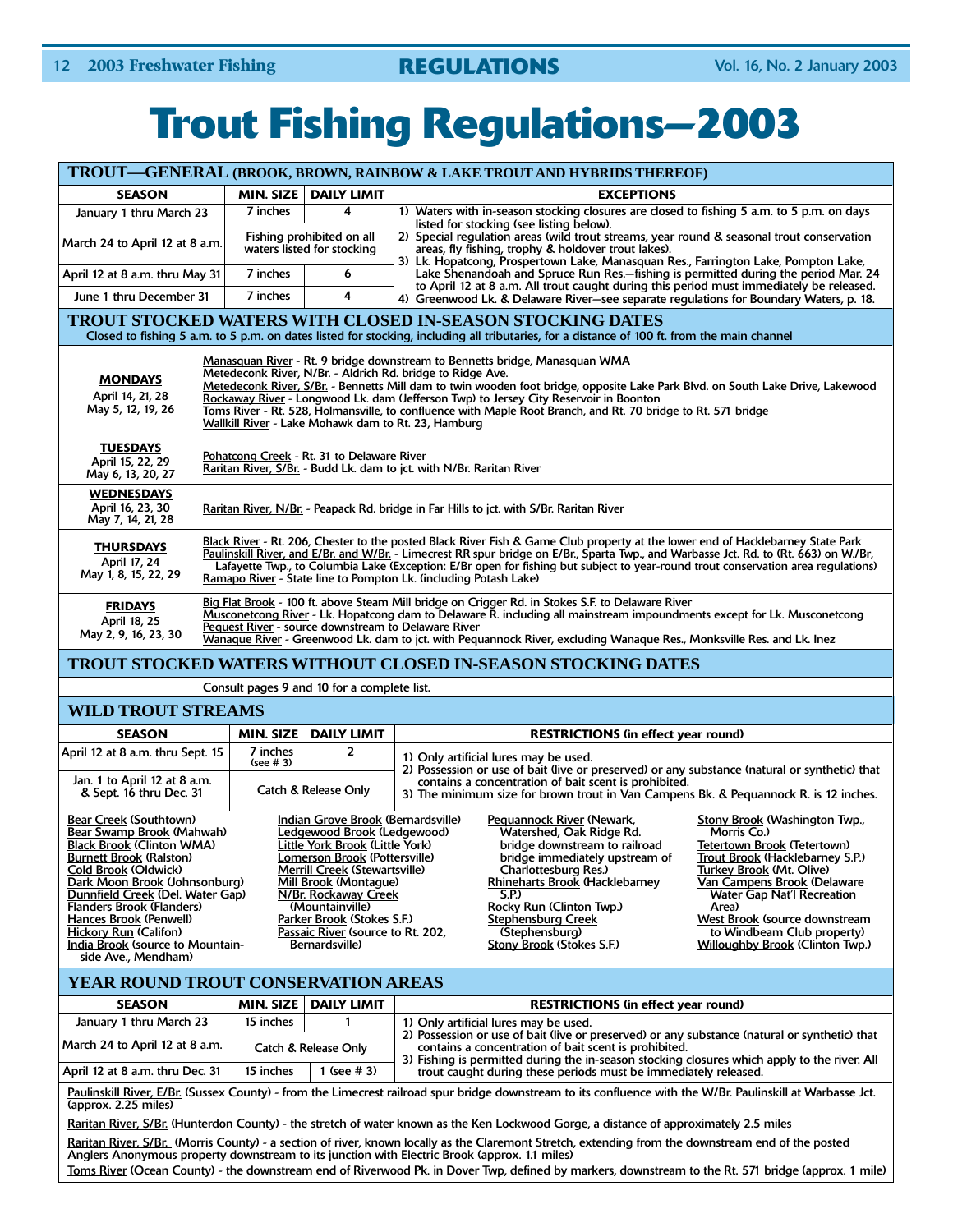# **Trout Fishing Regulations—2003**

### **SEASONAL TROUT CONSERVATION AREAS**

| <b>SEASON</b>                                                                    | <b>MIN. SIZE</b><br><b>DAILY LIMIT</b> |                           | <b>RESTRICTIONS</b>                                                                                                                                            |
|----------------------------------------------------------------------------------|----------------------------------------|---------------------------|----------------------------------------------------------------------------------------------------------------------------------------------------------------|
| January 1 thru March 23                                                          | 15 inches                              |                           |                                                                                                                                                                |
| March 24 thru April 11                                                           | Catch & Release Only                   |                           | 1) Only artificial lures may be used.<br>2) Possession or use of bait (live or preserved) or any substance (natural or synthetic) that                         |
| April 12 (12:01 am to 8 am)                                                      |                                        | <b>Fishing Prohibited</b> | contains a concentration of bait scent is prohibited.<br>3) Pequest R. - fishing is not permitted during the first six in-season stocking closure dates.       |
| $\vert$ April 12 at 8 a.m. thru May 25 $\vert$<br>Gear restrictions do not apply | 7 inches                               |                           | Fishing is permitted during the last in-season stocking closure date (May 30), but all<br>trout caught between 5 a.m. and 5 p.m. must be immediately released. |
| May 26 thru Dec. 31                                                              | 15 inches                              |                           |                                                                                                                                                                |

Pequannock River (Morris/Passaic Counties) - Rt. 23 bridge at Smoke Rise downstream to the Rt. 23 bridge at Smith Mills (approx. 1.2 miles)

<u>Pequest River</u> (Warren County) - from the Conrail Railroad bridge located upstream of the Pequest Trout Hatchery Access Rd. downstream to Rt. 625 (Pequest Furnace Rd.) bridge (approx. 1 mile)

Musconetcong River (Hunterdon/Warren Counties) - Penwell Road bridge downstream to the point Mtn. Road bridge, a distance of approx. 1.2 miles

### **FLY FISHING AREAS**

| <b>SEASON</b>                                                                                            | MIN. SIZE | <b>DAILY LIMIT</b>    | <b>RESTRICTIONS</b>                                                                                                                                                                                                                                                                                         |  |  |
|----------------------------------------------------------------------------------------------------------|-----------|-----------------------|-------------------------------------------------------------------------------------------------------------------------------------------------------------------------------------------------------------------------------------------------------------------------------------------------------------|--|--|
| January 1 thru March 23                                                                                  | 7 inches  | 4                     |                                                                                                                                                                                                                                                                                                             |  |  |
| March 24 to April 12 at 8 a.m.                                                                           |           | Fishing not permitted | 1) Only artificial flies are allowed, which are expressly limited to dry flies, wet flies,<br>bucktails, nymphs and streamers. Expressly prohibited are metal, plastic, or wooden                                                                                                                           |  |  |
| April 12 at 8 a.m. to<br>April 21 at 5 a.m.<br>Gear restrictions do not apply<br>except on Blewett Tract | 7 inches  | 6                     | lures, plugs, spinners, and flies with spinners attached or any multiple-hooked device.<br>Spinning reels or any type of angling whereby a fly is cast directly from the reel are<br>expressly prohibited.<br>2) Possession or use of bait (live or preserved) or any substance (natural or synthetic) that |  |  |
| April 21 at 5 a.m. thru May 31                                                                           | 7 inches  | 6                     | contains a concentration of bait scent is prohibited.                                                                                                                                                                                                                                                       |  |  |
| June 1 thru December 31                                                                                  | 7 inches  | 4                     | 3) Fishing is not permitted during the in-season stocking closures.                                                                                                                                                                                                                                         |  |  |

Big Flat Brook (Sussex County) - Rt. 206 bridge downstream to the Roy bridge on Mountain Rd., a distance of approx. 4 miles, except that portion known as the Blewett Tract

Blewett Tract (Sussex County) - a 0.5 mile portion on the Big Flat Brook clearly defined by markers, which extends from the Three Bridges Rd. to a point upstream of the jct. of the Big Flat Bk. and Little Flat Bk.

### **TROPHY TROUT LAKES**

| <b>LOCATIONS</b>               | <b>SPECIES</b>                   | <b>SEASON</b>                                               | MIN. SIZE | <b>DAILY LIMIT</b> |
|--------------------------------|----------------------------------|-------------------------------------------------------------|-----------|--------------------|
| <b>Merrill Creek Reservoir</b> | brown & rainbow trout            | January 1 thru December 31                                  | 15 inches |                    |
|                                | lake trout                       | January 1 thru September 15 and December 1 thru December 31 | 15 inches |                    |
| <b>Round Valley Reservoir</b>  | <b>brown &amp; rainbow trout</b> | January 1 thru December 31                                  | 15 inches |                    |
|                                | lake trout                       | January 1 thru September 15 and December 1 thru December 31 | 20 inches |                    |

### **HOLDOVER TROUT LAKES**

| <b>LOCATIONS</b>                                                                                                                                          | <b>SPECIES</b>    | <b>SEASON</b>                  | <b>MIN. SIZE</b> | <b>DAILY LIMIT</b>   |
|-----------------------------------------------------------------------------------------------------------------------------------------------------------|-------------------|--------------------------------|------------------|----------------------|
| <b>Clinton Reservoir</b><br>Lake Aeroflex<br>Lake Wawayanda<br><b>Monksville Reservoir</b><br>Shepherd Lake<br>Swartswood Lake<br>White Lake (Warren Co.) | all trout species | January 1 thru March 23        | 7 inches         |                      |
|                                                                                                                                                           |                   | March 24 to April 12 at 8 a.m. |                  | Catch & Release Only |
|                                                                                                                                                           |                   | April 12 at 8 a.m. thru May 31 | 7 inches         |                      |
|                                                                                                                                                           |                   | June 1 thru December 31        | 7 inches         |                      |

### **BOUNDARY WATERS**

| <b>LOCATIONS</b> | <b>SPECIES</b>    | <b>SEASON</b>                                                                            | MIN. SIZE    | DAILY LIMIT |
|------------------|-------------------|------------------------------------------------------------------------------------------|--------------|-------------|
| Delaware River   | all trout species | April 12 thru September 30<br>(trout caught at other times must be immediately released) | no min. size |             |
| Greenwood Lake   | all trout species | January 1 thru December 31                                                               | no min. size |             |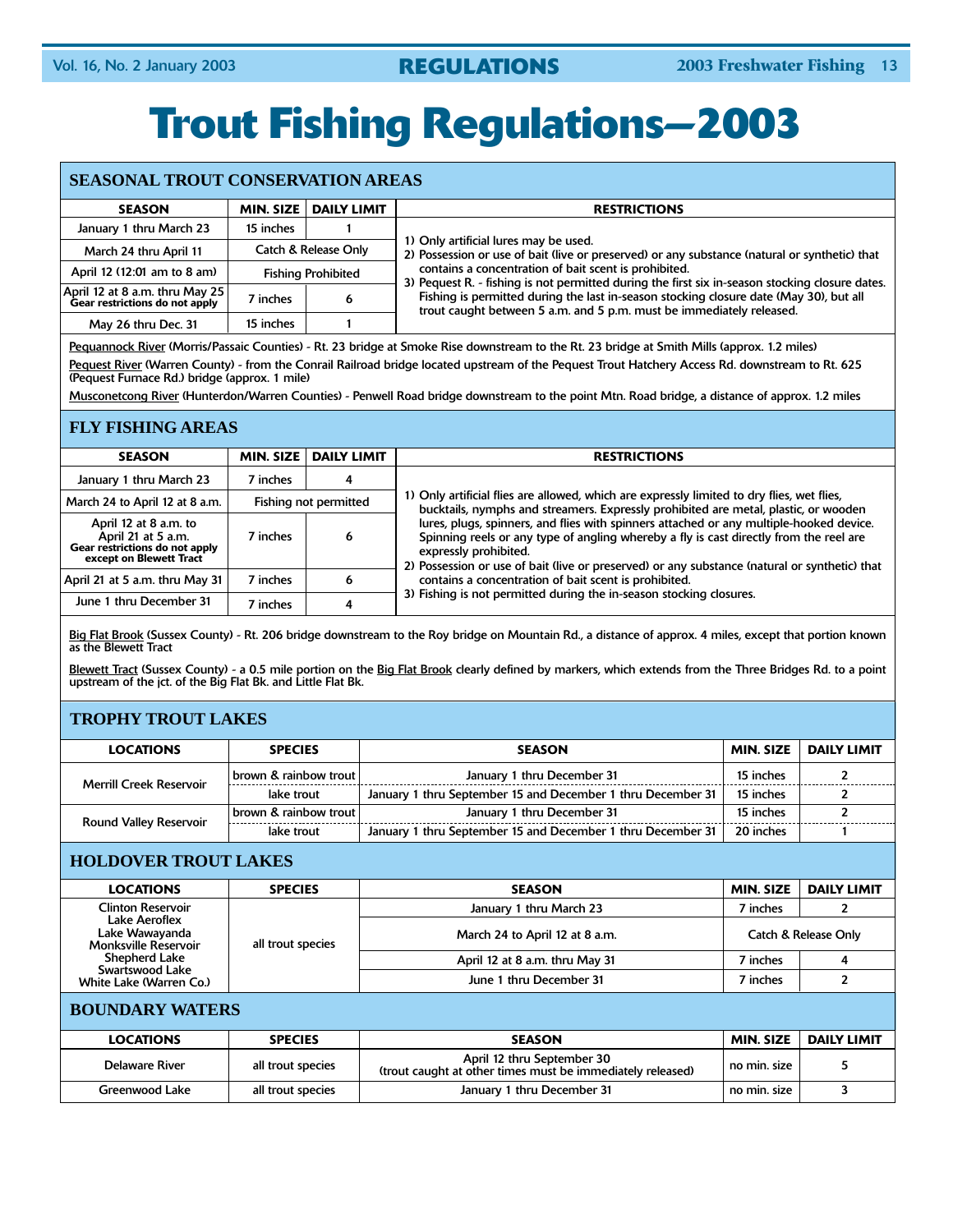